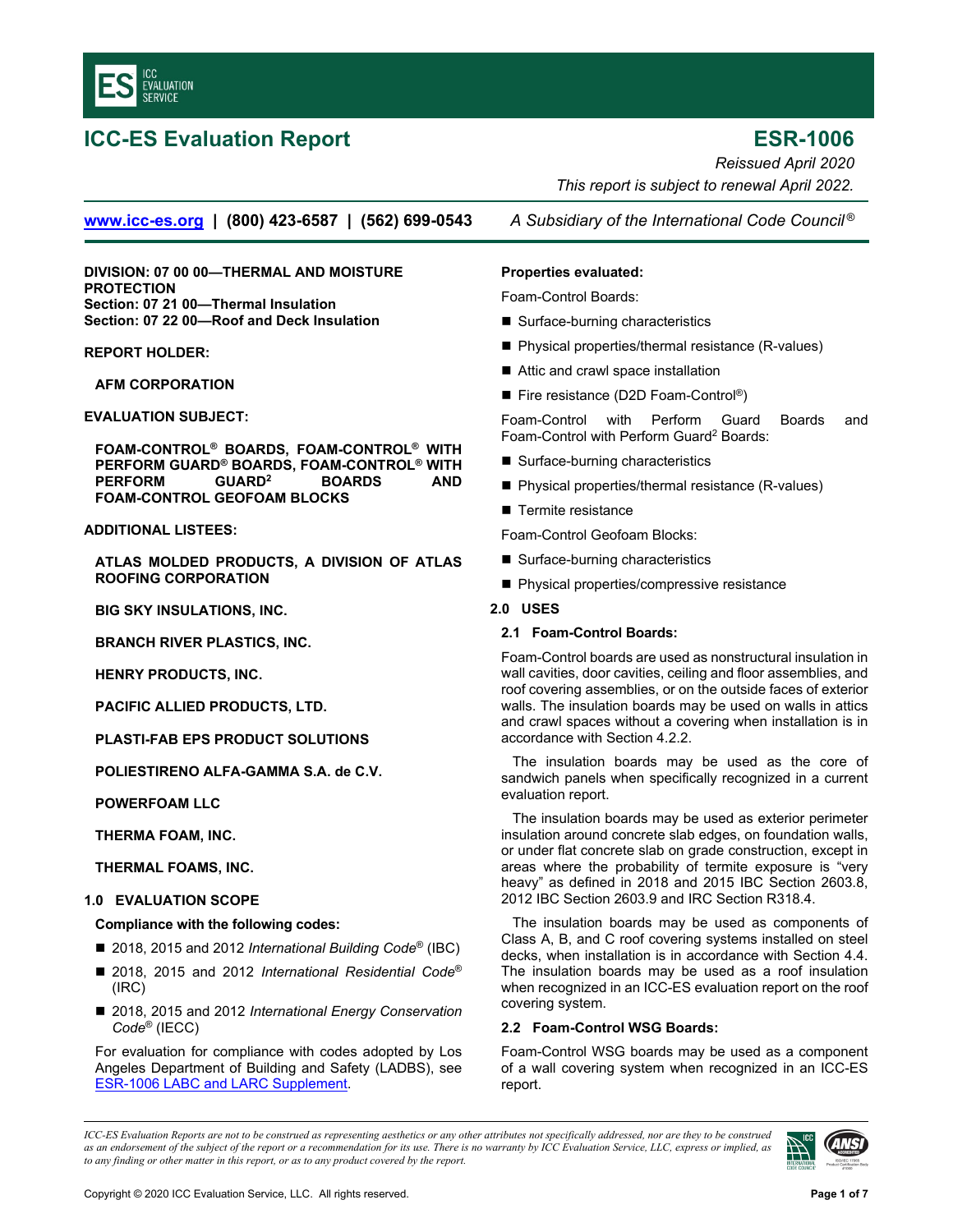# **2.3 Foam-Control D2D Boards:**

Foam-Control D2D boards may be used as components of a Class A, B, or C roof covering system installed directly to steel decks, when installation is in accordance with Section 4.4 of this report.

# **2.4 Foam-Control with Perform Guard Boards:**

Foam-Control with Perform Guard boards is used as nonstructural insulation. The boards are recognized for installation below grade in areas subject to termites in accordance with Section 4.5 of this report. When installation is in areas where the probability of termite infestation is "very heavy" as described in 2018 and 2015 IBC Section 2603.8 (2012 IBC Section 2603.9), or IRC Section R316.7, use is limited to areas exposed to the Reticulitermes species.

The insulation boards may be used in wall cavities or on the outside faces of exterior walls. The insulation boards may be used as exterior perimeter insulation around concrete slab edges, on foundation walls, or under concrete slab on grade construction.

# **2.5 Foam-Control with Perform Guard2 Boards:**

Foam-Control with Perform Guard2 boards is used as nonstructural insulation. The boards are recognized for installation below grade in areas subject to termites in accordance with Section 4.6 of this report.

The insulation boards may be used in wall cavities or on the outside faces of exterior walls. The insulation boards may be used as exterior perimeter insulation around concrete slab edges, on foundation walls, or under concrete slab on grade construction.

# **2.6 Foam-Control Geofoam Blocks:**

Foam-Control Geofoam blocks are used as lightweight structural fill in floor cavities when installation is in accordance with Section 4.7 of this report.

# **3.0 DESCRIPTION**

# **3.1 General:**

The Foam-Control EPS products described in Sections 3.2 through 3.7 are molded, closed-cell expanded polystyrene (EPS). The insulation boards described in Sections 3.2 through 3.6 comply with ASTM C578. The geofoam blocks described in Section 3.7 comply with ASTM D6817. All insulation boards and geofoam blocks have a flame-spread index not exceeding 25 and a smoke-developed index not exceeding 450 when tested at a thickness of 6 inches (152 mm) in accordance with ASTM E84, and have thermal resistance values noted in Table 1. The maximum thicknesses and requirements for installation of a thermal barrier for the specific insulation types are described in the applicable sections of Section 4.0.

# **3.2 Foam-Control Boards:**

Foam-Control 100, 130, 150, 250, 400, and 600 boards are manufactured at minimum densities of 0.90, 1.15, 1.35, 1.80, 2.40 and 3.00 pcf (14.4, 18.4, 21.6, 28.8, 38.4 and 48.0 kg/m<sup>3</sup>) and comply with ASTM C578 Type I, Type VIII, Type II, Type IX, Type XIV and Type XV, respectively.

# **3.3 Foam-Control WSG Boards:**

Foam-Control WSG boards are manufactured at a minimum density of 0.90 pcf  $(14.4 \text{ kg/m}^3)$  and comply with ASTM C578 Type I and ASTM E2430.

#### **3.4 Foam-Control EPS D2D Boards (Types I, VIII, II, IX, XIV and XV):**

Foam-Control 100, 130, 150, 250, 400, and 600 D2D boards are manufactured at minimum densities of 0.90, 1.15, 1.35, 1.80, 2.40 and 3.00 pcf (14.4,18.4, 21.6, 28.8, 38.4 and 48.0 kg/m<sup>3</sup>), and comply with ASTM C578 Type I, Type VIII, Type II, Type IX, Type XIV and Type XV, respectively.

# **3.5 Foam-Control with Perform Guard Boards:**

Foam-Control 100, 130, 150, 250, 400, and 600 with Perform Guard boards are factory-treated for termite resistance. The boards are manufactured at minimum densities of 0.90, 1.15, 1.35, 1.80, 2.40 and 3.00 pcf (14.4, 18.4, 21.6, 28.8, 38.4 and 48.0 kg/m<sup>3</sup>), and comply with ASTM C578 Type I, Type VIII, Type II, Type IX, Type XIV and Type XV, respectively.

# **3.6 Foam-Control with Perform Guard2 Boards:**

Foam-Control 100, 130, 150, 250, 400, and 600 with Perform Guard<sup>2</sup> boards are factory-treated for termite resistance. The boards are manufactured at minimum densities of 0.90, 1.15, 1.35, 1.80, 2.40 and 3.00 pcf  $(14.4, 18.4, 21.6, 28.8, 38.4, and 48.0 kg/m<sup>3</sup>)$ , and comply with ASTM C578 Type I, Type VIII, Type II, Type IX, Type XIV and Type XV, respectively.

# **3.7 Foam-Control Geofoam Blocks:**

Foam-Control EPS15, EPS19, EPS22, EPS29, EPS39, and EPS46 Geofoam blocks are manufactured minimum densities of 0.90, 1.15, 1.35, 1.80, 2.40 and 2.85 pcf (14.4, 18.4, 21.6, 28.8, 38.4 and 45.7 kg/m<sup>3</sup>), and comply with ASTM D6817 Type EPS15, EPS19, EPS22, EPS29, EPS39 and EPS46, respectively.

# **4.0 INSTALLATION**

# **4.1 General:**

Foam-Control boards, Foam-Control with Perform Guard boards, Foam-Control with Perform Guard<sup>2</sup> boards and Foam-Control Geofoam blocks are installed in accordance with the manufacturer's published installation instructions and this evaluation report. The manufacturer's published installation instructions and this report must be strictly adhered to, and a copy of the instructions must be available at all times on the jobsite during installation.

#### **4.2 Foam-Control Boards:**

**4.2.1 General:** Foam-Control boards must be attached to supports in a manner that will hold the insulation securely in place. The insulation boards must not be used structurally to resist transverse, vertical or in-plane loads except when this is specifically recognized in a separate evaluation report. The boards must not be used as exterior stud wall bracing. Wall bracing must be provided in accordance with 2018 and 2015 IBC Section 2308.6 (2012 IBC Sections 2308.9.3 and 2308.12.4 or IRC Section R602.10.

The insulation boards must not be used as a nailing base for exterior finish materials. Fasteners used to attach exterior finish material over insulation boards must comply with a current ICC-ES evaluation report for proprietary wall covering materials, IBC Section 1404 or 1405, IRC Table 703.4, and the installation instructions from the finish manufacturer. For cementitious exterior wall coating applications, fasteners for insulation board thicker than  $1<sup>1</sup>/2$  inches (38 mm) must be considered for lateral resistance to ensure support for the exterior wall coatings. Finish materials over the insulation boards must be structurally adequate to resist the required horizontal forces perpendicular to the wall.

The interior of the building must be separated from the insulation boards with a thermal barrier as required by IBC Section 2603.4 or IRC Section R316.4, except when installation is in accordance with Section 4.2.2 of this report.

In areas where the probability of termite infestation is defined as "very heavy" and when foam plastic insulation is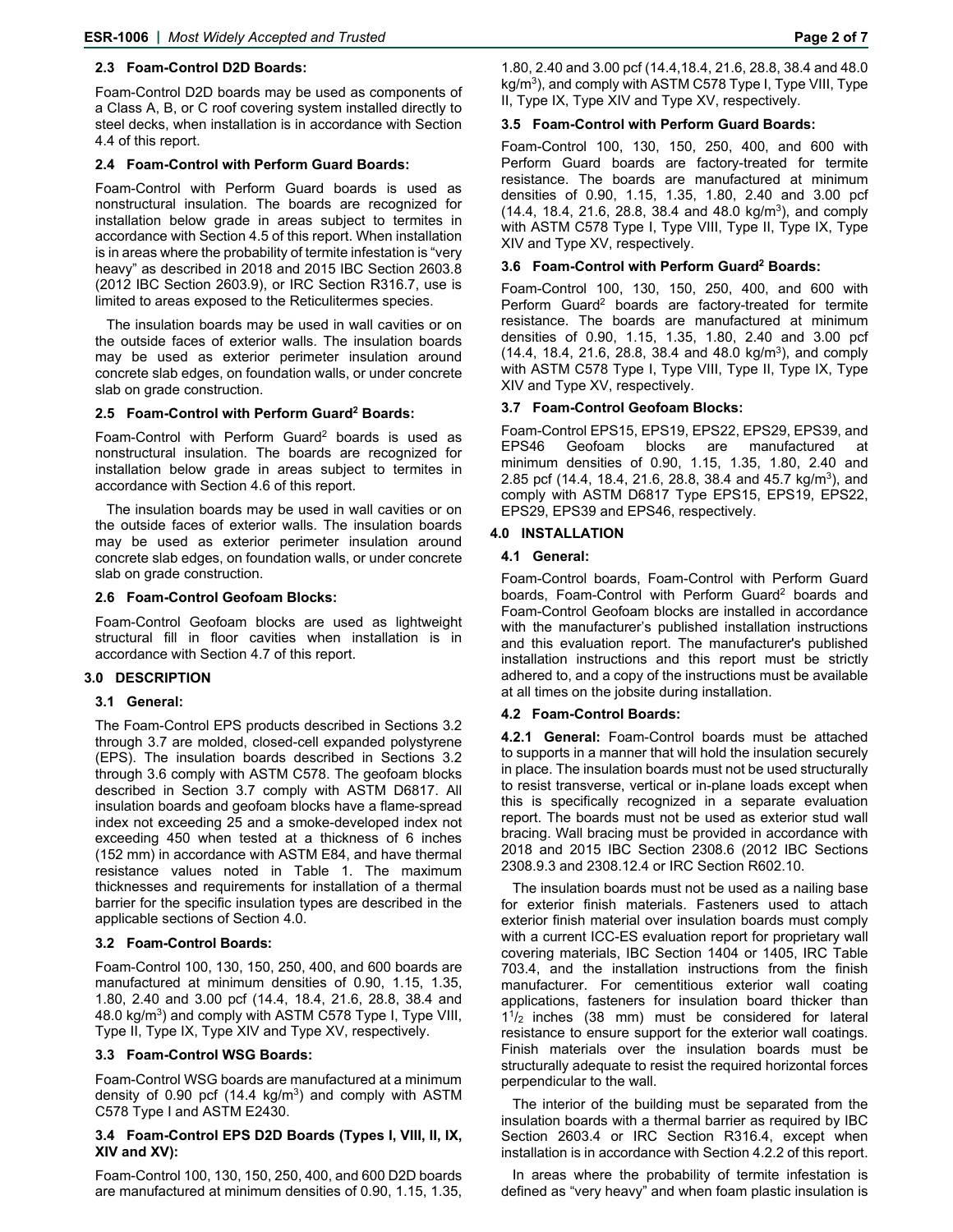used with wood construction, the foam plastic must be installed in accordance with 2018 and 2015 IBC Section 2603.8 (2012 IBC Section 2603.9) or IRC Section R316.7. Areas of very heavy termite infestation must be determined in accordance with 2018 and 2015 IBC Figure 2603.8 (2012 IBC Figure 2603.9) and 2018 IRC Figure R301.2 (7) (2015 and 2012 IRC Figure R301.2 (6)), as applicable.

Insulation boards for use as roof insulation must be installed in accordance with Section 4.4 or as recognized in an ICC-ES evaluation report on a roof covering system.

The insulation board may be used as the core material for doors that do not require a fire-resistance rating, when installed in accordance with IBC Sections 2603.4.1.7, 2603.4.1.8, and 2603.4.1.9 or IRC Sections R316.5.5 and R316.5.6.

**4.2.2 Special Use—Attics and Crawl Spaces:** When Foam-Control 100, Foam-Control 130, Foam-Control 150 and Foam-Control 250 boards, with a maximum nominal thickness of 2 inches (50.8 mm), are installed with mechanical fasteners on vertical walls and the underside of the surface above in attics and crawl spaces, the prescriptive ignition barrier required by IBC Section 2603.4.1.6 and IRC Sections R316.5.3 and R316.5.4 may be omitted, where the following conditions apply:

- Attic ventilation is provided in accordance with 2018 IBC Section 1202.2 (2015 and 2012 IBC Section 1203.2) or IRC Section R806, as applicable, except unvented attic assemblies are permitted under the conditions prescribed in 2018, 2015 and 2012 IRC Section R806.5.
- 2. Under-floor (crawl space) ventilation is provided when required by 2018 IBC Section 1202.4, 2015 IBC Section 1203.4, 2012 IBC Section 1203.3 or IRC Section R408.1, as applicable, except unvented crawl spaces are permitted under the conditions prescribed in 2018, 2015 and 2012 IRC Section R408.3.
- Combustion air is provided in accordance with Section 701 of the *International Mechanical Code*® (IMC).

#### **4.3 Foam-Control Boards (Type I-WSG):**

Foam-Control WSG boards must be installed as part of an exterior cementitious wall covering, an EIFS system or other proprietary wall system, when installation is in accordance with an ICC-ES evaluation report on the wall covering system

#### **4.4 Foam-Control D2D Boards:**

**4.4.1 Application Directly to Steel Roof Decks without a Thermal Barrier:** Foam-Control D2D roof insulation may be used as a component of a Class A, B, or C roof covering installed on steel decks without a thermal barrier, when installation is in accordance with Sections 4.4.2, 4.4.3 and 4.4.4.

### **4.4.2 Materials:**

**4.4.2.1 Steel Deck:** Steel roof decking must be minimum No. 22 MSG [0.030 inch (0.76 mm)], 1<sup>1</sup>/<sub>2</sub>-inch-deep (38 mm), unperforated, painted or galvanized steel decking, with flutes spaced a maximum of 6 inches (152 mm) on center. The deck must be welded or mechanically fastened to structural supports in accordance with the applicable code.

**4.4.2.2 Foam Plastic Insulation:** The Foam-Control D2D insulation boards may have a maximum thickness as follows: up to 9.0 inches (229 mm) for Foam-Control 100, 7.2 inches (183 mm) for Foam-Control 130, 6.0 inches (152 mm) for Foam-Control 150, and 4.5 inches (114 mm) for Foam-Control 250, 3.6 inches (91 mm) for Foam-Control 400 and 3.0 inches (76 mm) for Foam-Control 600.

**4.4.2.3 Cover Board:** When used, the cover board in the roof covering assembly is  $\frac{1}{4}$ -inch-thick (6.4 mm) Dens-Deck® Roof Board, manufactured by Georgia-Pacific Corporation, or  $1/2$ -inch-thick (12.7 mm) wood-fiber board complying with ASTM C208.

**4.4.2.4 Roof Covering:** The roof covering membrane must be a mechanically attached, fully adhered or ballasted EPDM or thermoplastic membrane listed in an ICC-ES evaluation report as part of a Class A, B, or C roof covering assembly. Thermoplastic membranes include polyvinyl chloride (PVC), modified PVC, chlorosulphonated polyethylene (CSPE), and thermoplastic polyolefin (TPO). The membrane is limited to a maximum nominal thickness of 0.045 inch (1.1 mm). The evaluation report on the roof covering assembly must specify one of the following assemblies as the only components of the classified roof covering assembly permitted under the conditions of this report:

- a. A generic EPS insulation board having the same density and installed thickness as the Foam-Control roof insulation listed in Table 1 of this report, the cover board described in Section 4.4.2.3, and the roof covering membrane described in this section (Section 4.4.2.4), installed over a steel deck as described in Section 4.4.2.1.
- b. A generic EPS insulation board having the same density and installed thickness as the Foam-Control roof insulation listed in this report, the roof covering membrane described in this section (Section 4.4.2.4), and stone ballast, installed over a steel deck as described in Section 4.4.3 of this report.

**4.4.3 Installation:** The Foam-Control roof insulation boards are loosely laid directly over the steel deck in single or multiple layers, to a maximum total thickness and density as noted in Section 4.4.2.2. The top layer of insulation must be placed so that the labeling required in Section 7.0 is facing up. Tapered EPS foam boards may be installed, provided the maximum allowable thickness is not exceeded. The cover board described in Section 4.4.2.3, when required, is laid over the insulation.

The method of attaching the roof covering, cover boards, and insulation boards to the steel roof deck must be in accordance with the ICC-ES evaluation report on the roof covering membrane, and as described in Section 4.4.2.4 of this report.

**4.4.4 Reroofing:** New roofing must not be applied over existing roof covering assemblies. Additional EPS foam insulation may be added over the existing EPS foam insulation, provided inspection in accordance with 2018 and 2015 IBC Section 1511 (2012 IBC Section 1510) or 2018 and 2015 IRC Section R908 (2012 IRC Section R907) indicates the existing EPS is sound material, the density of the EPS being added is equal to the density of the existing EPS, the existing EPS meets the requirements of this report, and the total thickness of the existing EPS plus the new EPS being added conforms to Section 4.4.2.2. The existing roof covering and, if necessary, the cover board must be removed before new roofing materials, having characteristics specifically described in this report, can be installed.

# **4.5 Foam-Control with Perform Guard Boards:**

Foam-Control with Perform Guard boards is installed as specified in Section 4.2.1 of this report, except that use is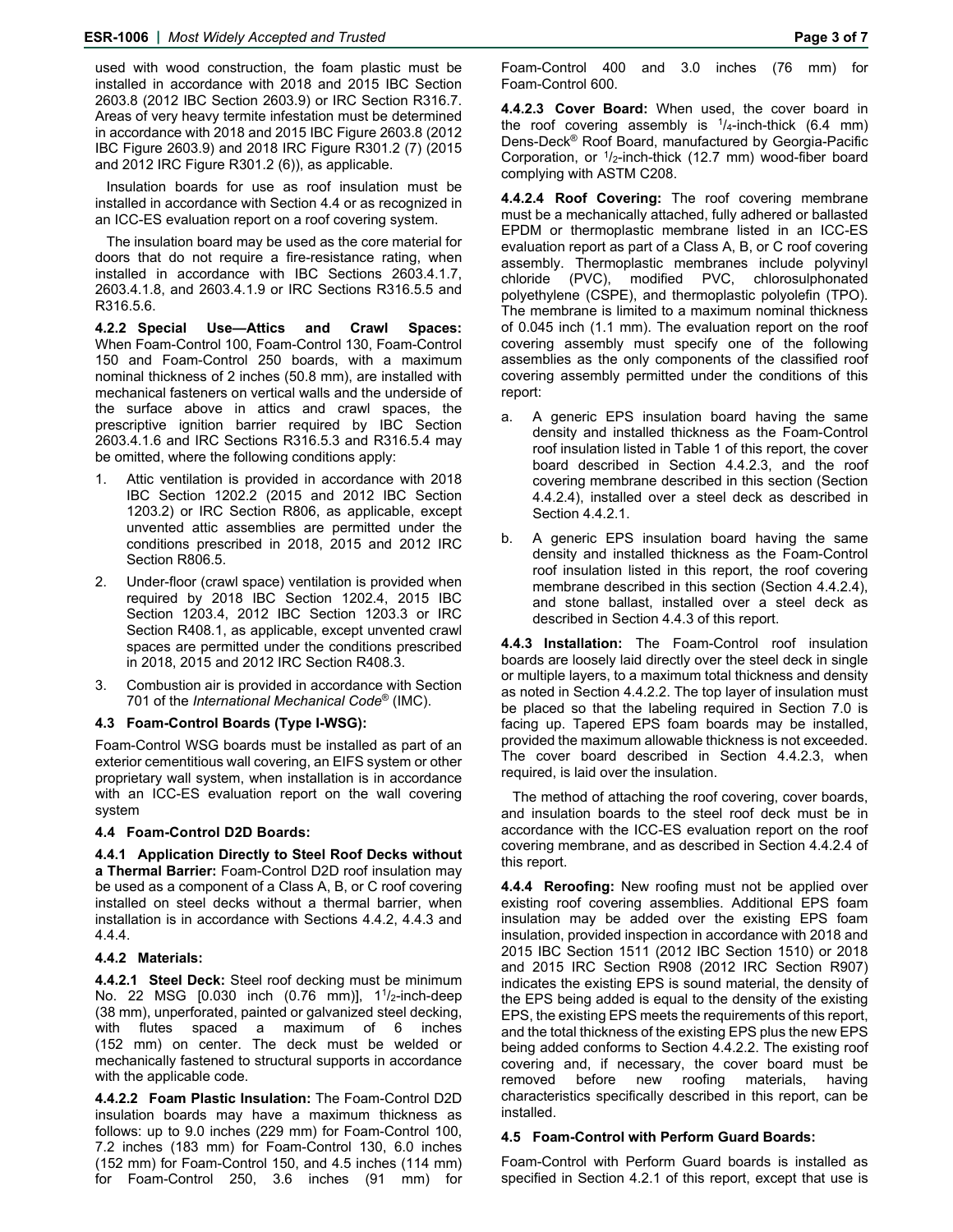not restricted in areas where the probability of termite infestation is defined as "very heavy" under 2018 and 2015 IBC Section 2603.8 (2012 IBC Section 2603.9) or IRC Section R316.7.

#### **4.6 Foam-Control with Perform Guard2 Boards:**

Foam-Control with Perform Guard<sup>2</sup> is installed as specified in Section 4.2.1 of this report, except that use is not restricted in areas where the probability of termite infestation is defined as "very heavy" under 2018 and 2015 IBC Section 2603.8 (2012 IBC Section 2603.9) or IRC Section R316.7.

#### **4.7 Foam-Control Geofoam Blocks:**

Foam-Control Geofoam blocks must be in accordance with the manufacturer's installation instructions and as noted in Section 5.8. The insulation blocks must not be used structurally to resist loads except as provided for in Section 5.8.2 and 5.8.3.

The interior of the building must be separated from the geofoam blocks with a thermal barrier as required by IBC Section 2603.4, except when installation is in accordance with Section 5.8.1.

#### **5.0 CONDITIONS OF USE**

The Foam-Control boards, Foam-Control with Perform Guard boards, Foam-Control with Perform Guard2 boards and Foam-Control Geofoam blocks described in this report comply with, or are suitable alternatives to what is specified in, those codes listed in Section 1.0 of this report, subject to the following conditions:

- **5.1** The insulation boards must be produced, identified, and installed in accordance with the manufacturer's published installation instructions. If there is a conflict between this report and the manufacturer's instructions, this report governs.
- **5.2** The insulation boards must be separated from the building interior with a thermal barrier complying with the applicable code, such as  $1/2$ -inch (12.7 mm) gypsum wallboard installed in accordance with the applicable code, except as described in Sections 4.2.2, 4.4 and 4.7 of this report.
- **5.3** Exterior walls must be protected by a water-resistive barrier complying with IBC Section 1404.2 or IRC Section R703.2, and by wall coverings that provide the necessary structural resistance to wind and seismic forces in spanning between wall framing members.
- **5.4** In areas where the probability of termite infestation is defined as "very heavy", the foam plastic must be installed in accordance with 2018 and 2015 IBC Section 2603.8 (2012 IBC Section 2603.9) or IRC Section R316.7, except as permitted for Foam-Control Perform Guard EPS in Section 4.5 or for Foam-Control Perform Guard EPS<sup>2</sup> in Section 4.6.
- **5.5** Walls on which the boards are applied must be braced in accordance with the applicable code.
- **5.6** When Foam-Control D2D insulation boards are installed directly to a steel roof deck without a thermal barrier for structures regulated under the IBC, the following conditions apply:
- **5.6.1** The insulation boards must be part of a Class A, B, or C roof covering system as described in Section 4.4 of this report. The insulation boards may be installed without a thermal barrier as addressed in IBC Section 2603.4.1.5.
- **5.6.2** Reroofing must be in accordance with Section 4.4.4.
- **5.6.3** Permanent placards bearing the following words are attached to roof hatches and where other roof access

is located: "This roof covering includes foam plastic insulation applied directly to a steel deck. The existing roofing membrane, slip sheets, and cover boards must be removed before reroofing. Limits also exist for cover boards and membranes. See ICC-ES evaluation report ESR-1006 before reroofing."

- **5.7** Maximum thickness is as noted in Section 3.1 of this report, except where noted otherwise in Section 4.0.
- **5.8** When geofoam blocks are installed, the following conditions of use apply:
- **5.8.1** The geofoam blocks must be separated from the building interior with a minimum 1-inch-thick (25.4 mm) layer of concrete or masonry on all faces as required by IBC Section 2603.4.1.1, except in buildings of Type V construction where separation may be by a minimum nominally  $\frac{1}{2}$ -inch-thick wood structural panel when installation is in accordance with IBC Section 2603.4.1.14. Where the thermal barrier consists of a minimum 1-inch-thick (25.4 mm) layer of concrete or masonry, the thickness of the geofoam blocks in the floor assembly may exceed 4 inches (102 mm). The design of the concrete or masonry covering is outside the scope of this report and must comply with all applicable code requirements for the occupancy and type of construction for the specific project
- **5.8.2** The design loads to be resisted by the geofoam blocks must be determined in accordance with the IBC. The compressive resistance of the geofoam blocks at 1 percent strain is listed in Table 2 as determined in accordance with ASTM D6817. The use of the geofoam blocks is limited to floor applications where the uniform and localized loading does not exceed the compressive resistance of the geofoam blocks at 1 percent strain.
- **5.8.3** Design calculations and details for the specific applications, verifying compliance with this report and applicable codes, must be furnished to the code official. The documents must be prepared by a registered design professional where required by the statutes of the jurisdiction in which the project is to be constructed.
- **5.8.4** Use of the geofoam blocks is limited to applications where the geofoam will not be subject to direct exposure to hydrocarbons.
- **5.8.5** Penetrations through the thermal barrier described in Section 5.8.1 shall be subject to approval by the code official. When the geofoam blocks are used in a fireresistance-rated floor assembly, penetrations through the assembly must be protected in accordance with 2018 IBC Section 714.5 or 2015 and 2012 IBC Section 714.4. If used, through-penetration firestop systems must be tested in accordance with ASTM E814 or UL 1479, as required by 2018 IBC Section 714.5.1.2, 2015 IBC Section 714.4.1.2 or 2012 IBC Section 714.4.1.1.2
- **5.9** The products are manufactured by the listees at the locations specified in Table 3 under a quality-control program with inspections by ICC-ES.

#### **6.0 EVIDENCE SUBMITTED**

#### **6.1 Foam-Control Boards:**

**6.1.1** Data in accordance with the ICC-ES Acceptance Criteria for Foam Plastic Insulation (AC12), dated June 2015 (Editorially revised October 2017), including reports of tests in accordance with Appendix B.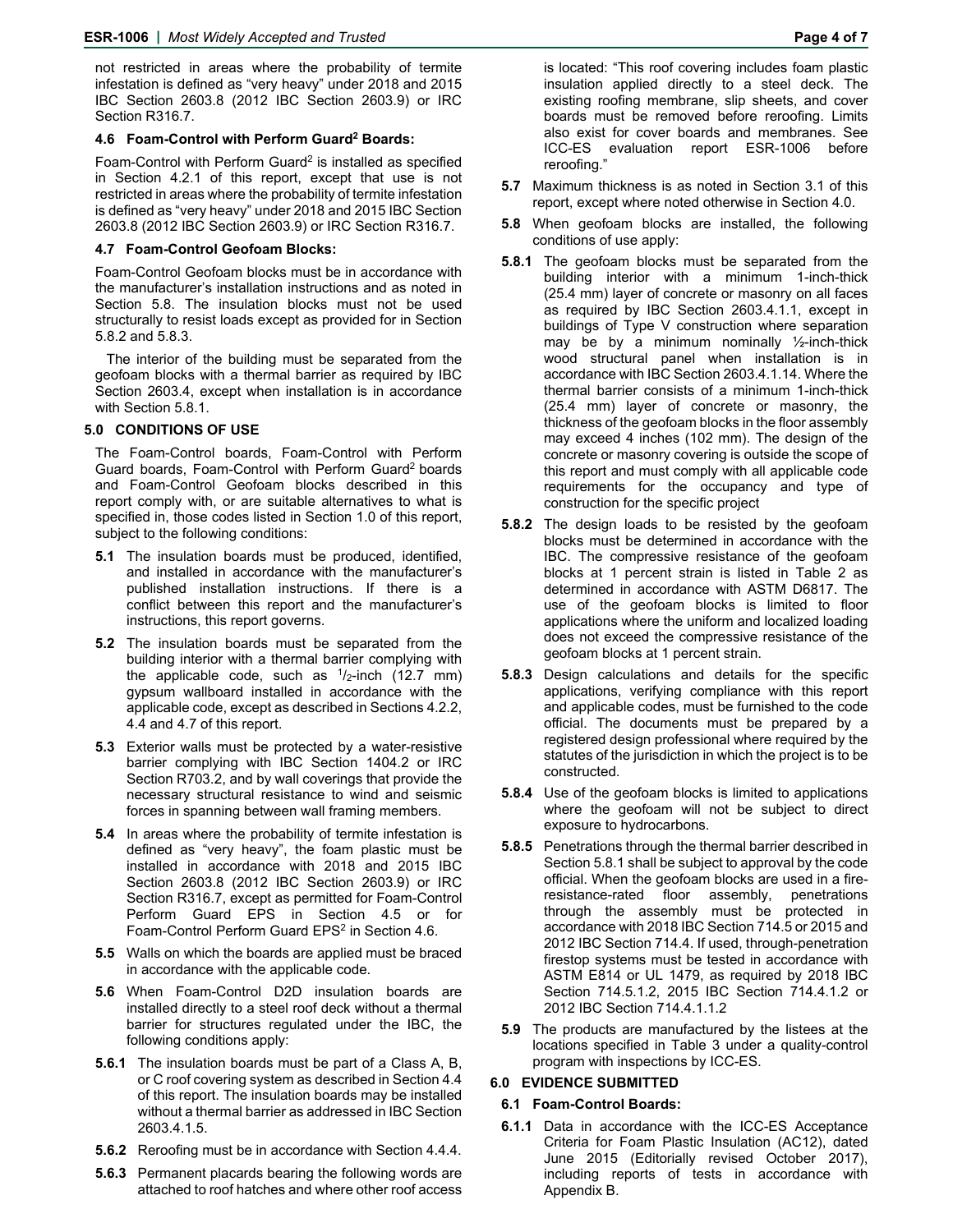- **6.1.2** Data in accordance with UL1256.
- **6.1.3** Test reports of room corner fire tests in accordance with UBC Standard 26-3.
- **6.1.4** Test report in accordance with NFPA 286.

# **6.2 Foam-Control with Perform Guard and Foam-Control with Perform Guard<sup>2</sup> :**

- **6.2.1** Data in accordance with the ICC-ES Acceptance Criteria for Foam Plastic Insulation (AC12), dated June 2015 (Editorially revised October 2017).
- **6.2.2** Data in accordance with the ICC-ES Acceptance Criteria for Termite-resistant Foam Plastics (AC239), dated October 2008 (Editorially revised February 2018).

# **6.3 Foam-Control Geofoam Blocks:**

Data in accordance with the ICC-ES Acceptance Criteria for Rigid Cellular Polystyrene (RCPS) Geofoam Used in Interior Floor Applications (AC452), dated October 2013 (Editorially revised February 2018).

# **7.0 IDENTIFICATION**

**7.1** Foam-Control Boards, Foam-Control with Perform Guard boards, Foam-Control with Perform Guard<sup>2</sup> boards and Foam-Control Geofoam blocks are marked on each board with the report holder's name (AFM); the plant ID number; the ASTM type or product name; and the evaluation report number (ESR-1006). Additionally, an inspection agency certificate, including the flame-spread index, the smoke-developed index, and the thermal-resistance (*R*- value) (for insulation complying with ASTM C578), and compressive resistance (for insulation complying with ASTM D6817), is provided with each shipment of insulation boards.

Bundles of Foam-Control insulation board include instructions regarding *R*-value required by ASTM C578.

In addition to the marking noted above, each Foam-Control D2D insulation board has the following wording: "When used in reroofing applications, limits exist for cover board and membrane. See ICC-ES evaluation report ESR-1006 before reroofing."

In addition to the foam plastic board markings noted above, Foam-Control insulation boards for use under Section 4.2.2, in attics and crawl spaces, are labeled with one of the following: "Styropek," "Flint Hills," "Nova," or "StyroChem".

**7.2** The report holder's contact information is as follows:

**AFM CORPORATION 17645 JUNIPER PATH, SUITE 260 LAKEVILLE, MINNESOTA 55044 www.foam-control.com** 

| <b>Product</b>   | <b>ASTM TYPE</b> | <b>MINIMUM DENSITY</b><br>(pcf) | <b>THERMAL RESISTANCE (per 1 inch)</b><br>thickness)<br>$(^{\circ}F-ft^2-h/Btu)$ |
|------------------|------------------|---------------------------------|----------------------------------------------------------------------------------|
| Foam-Control 100 | Type I           | 0.90                            | 3.6                                                                              |
| Foam-Control 130 | Type VIII        | 1.15                            | 3.8                                                                              |
| Foam-Control 150 | Type II          | 1.35                            | 4.0                                                                              |
| Foam-Control 250 | Type IX          | 1.80                            | 4.2                                                                              |
| Foam-Control 400 | Type XIV         | 2.40                            | 4.2                                                                              |
| Foam-Control 600 | Type XV          | 3.00                            | 4.2                                                                              |

#### **TABLE 1—FOAM-CONTROL INSULATION BOARD THERMAL RESISTANCE VALUES1,2**

For **SI:** 1 pcf = 16.018 kg/m3, 1°F-ft<sup>2</sup>-h/Btu = 0.176 m<sup>2</sup>-K/W.

1 Thermal resistance (*R*) values are based on tested values between 1 and 4 inches and must be multiplied by the installed thickness for thicknesses greater than 1 inch (25 mm). Maximum foam plastic thickness recognized in this report is 9 inches. 2

<sup>2</sup>The values listed are the minimum required by ASTM C578.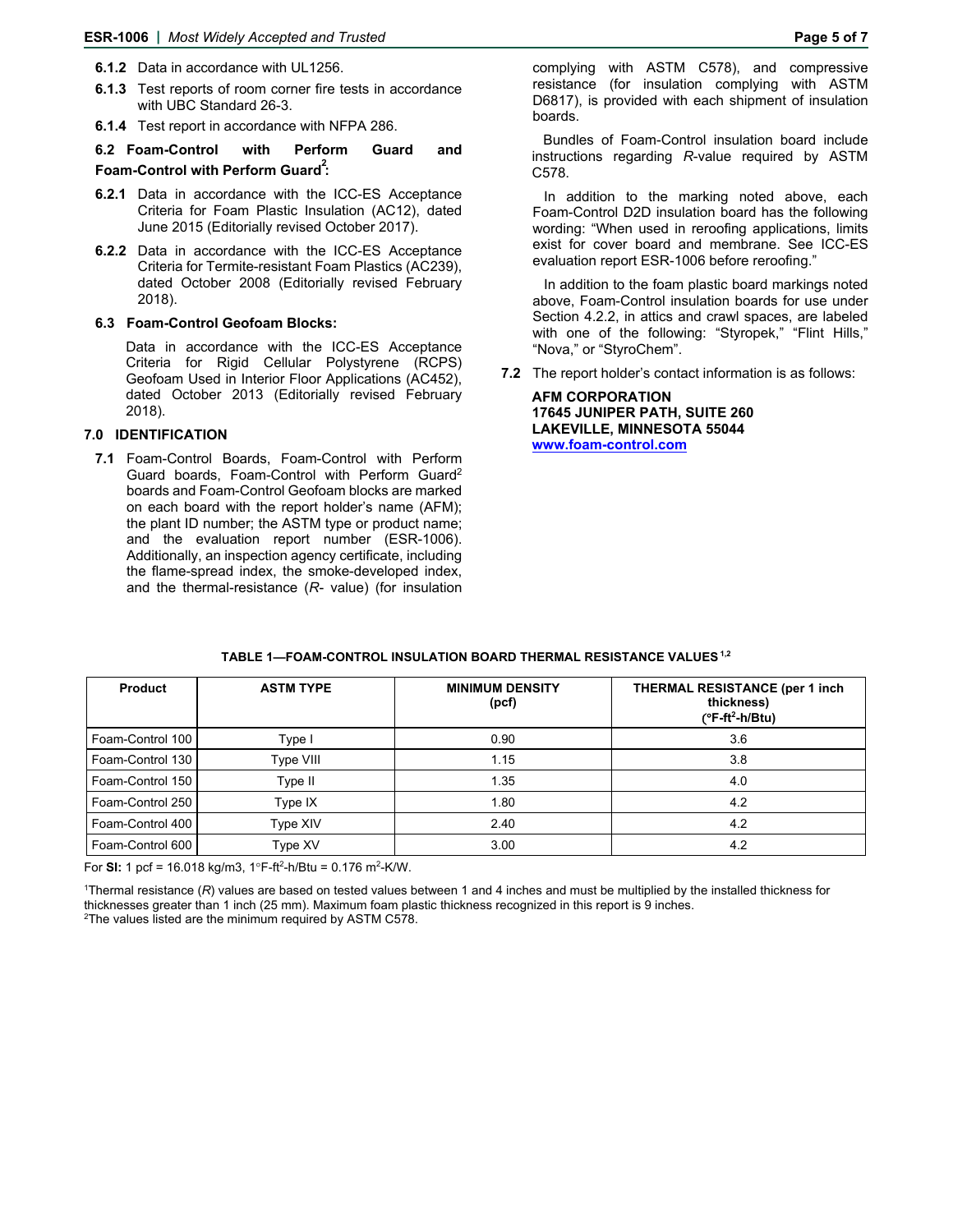|  |  | TABLE 2—FOAM-CONTROL GEOFOAM INSULATION BLOCK COMPRESSIVE RESISTANCE VALUES' |  |
|--|--|------------------------------------------------------------------------------|--|
|--|--|------------------------------------------------------------------------------|--|

| <b>Product</b>     | <b>ASTM TYPE</b> | <b>MINIMUM DENSITY</b><br>(pcf) | <b>COMPRESSIVE RESISTANCE</b><br>(at 1% strain) (psi) |
|--------------------|------------------|---------------------------------|-------------------------------------------------------|
| Foam-Control EPS15 | Type EPS15       | 0.90                            | 3.6                                                   |
| Foam-Control EPS19 | Type EPS19       | 1.15                            | 5.8                                                   |
| Foam-Control EPS22 | Type EPS22       | 1.35                            | 7.3                                                   |
| Foam-Control EPS29 | Type EPS29       | 1.80                            | 10.9                                                  |
| Foam-Control EPS39 | Type EPS39       | 2.40                            | 15.0                                                  |
| Foam-Control EPS46 | Type EPS46       | 2.85                            | 18.6                                                  |

For **SI:** 1 pcf = 16.018 kg/m3, 1 psi = 6.894757 kPa.

<sup>1</sup>The values listed are the minimum required by ASTM D6817.

# **TABLE 3—MANUFACTURING LOCATIONS**

| <b>LISTEE</b>                                                     | <b>LOCATION</b>                                                                                   | PLANT ID NO. |
|-------------------------------------------------------------------|---------------------------------------------------------------------------------------------------|--------------|
| Atlas Molded Products, A Division of Atlas<br>Roofing Corporation | 5250 North Sherman Street<br>Denver, Colorado 80216                                               | $U-1$        |
| Atlas Molded Products, A Division of Atlas<br>Roofing Corporation | 111 West Fireclay Avenue<br>Murray, Utah 84107                                                    | $U-2$        |
| Atlas Molded Products, A Division of Atlas<br>Roofing Corporation | 2731 White Sulfur Road<br>Gainesville, Georgia 30503                                              | $U-4$        |
| Atlas Molded Products, A Division of Atlas<br>Roofing Corporation | 1400 North 3rd St.<br>Kansas City, Kansas 66101                                                   | $U-8$        |
| Atlas Molded Products, A Division of Atlas<br>Roofing Corporation | 90 Trowbridge Drive<br>Fond Du Lac, Wisconsin 54936-0669                                          | $U-37$       |
| Atlas Molded Products, A Division of Atlas<br>Roofing Corporation | 13695 Mt. Anderson St.<br>Reno, Nevada 89506                                                      | $U-53$       |
| Atlas Molded Products. A Division of Atlas<br>Roofing Corporation | 809 East 15th Street<br>Washington, Iowa 52353                                                    | $U-55$       |
| Atlas Molded Products, A Division of Atlas<br>Roofing Corporation | 445 Industrial Park Drive<br>Ridgeway, Virginia 24148                                             | $U-69$       |
| Big Sky Insulations, Inc.                                         | 15 Arden Drive<br>Belgrade, Montana 59714                                                         | $U-30$       |
| Branch River Plastics, Inc.                                       | 15 Thurber Boulevard<br>Smithfield, Rhode Island 02917                                            | $U-6$        |
| Henry Products, Inc.                                              | 302 South 23 <sup>rd</sup> Avenue<br>Phoenix, AZ 85009                                            | $U-62$       |
| Pacific Allied Products, Ltd.                                     | 91-110 Kaomi Loop<br>Kapolei, Hawaii 96707                                                        | $U-17$       |
| Plasti-Fab EPS Product Solutions                                  | 116 Pine Street South<br>Lester Prairie, Minnesota 55354                                          | $U-22$       |
| Poliestireno Alfa-Gamma S.A. de C.V.                              | Maquiladoras #331 Int A y B<br>Tijuana, Baja California<br>Mexico                                 | $U-60$       |
| Poliestireno Alfa-Gamma S.A. de C.V.                              | Boulevard México Km. 2.5<br>exejido Aquiles Serdan C.P. 35080<br>Gómez Palacio, Durango<br>México | $U-67$       |
| PowerFoam, LLC                                                    | 550 Murray Street<br>Midlothian, Texas 76065                                                      | $U-71$       |
| Therma Foam, LLC                                                  | 1240 Hwy 77 N<br>Hillsboro, Texas 76645                                                           | $U-25$       |
| Thermal Foams, Inc.                                               | 2101 Kenmore Ave.<br>Buffalo, New York 14207                                                      | $U-26$       |